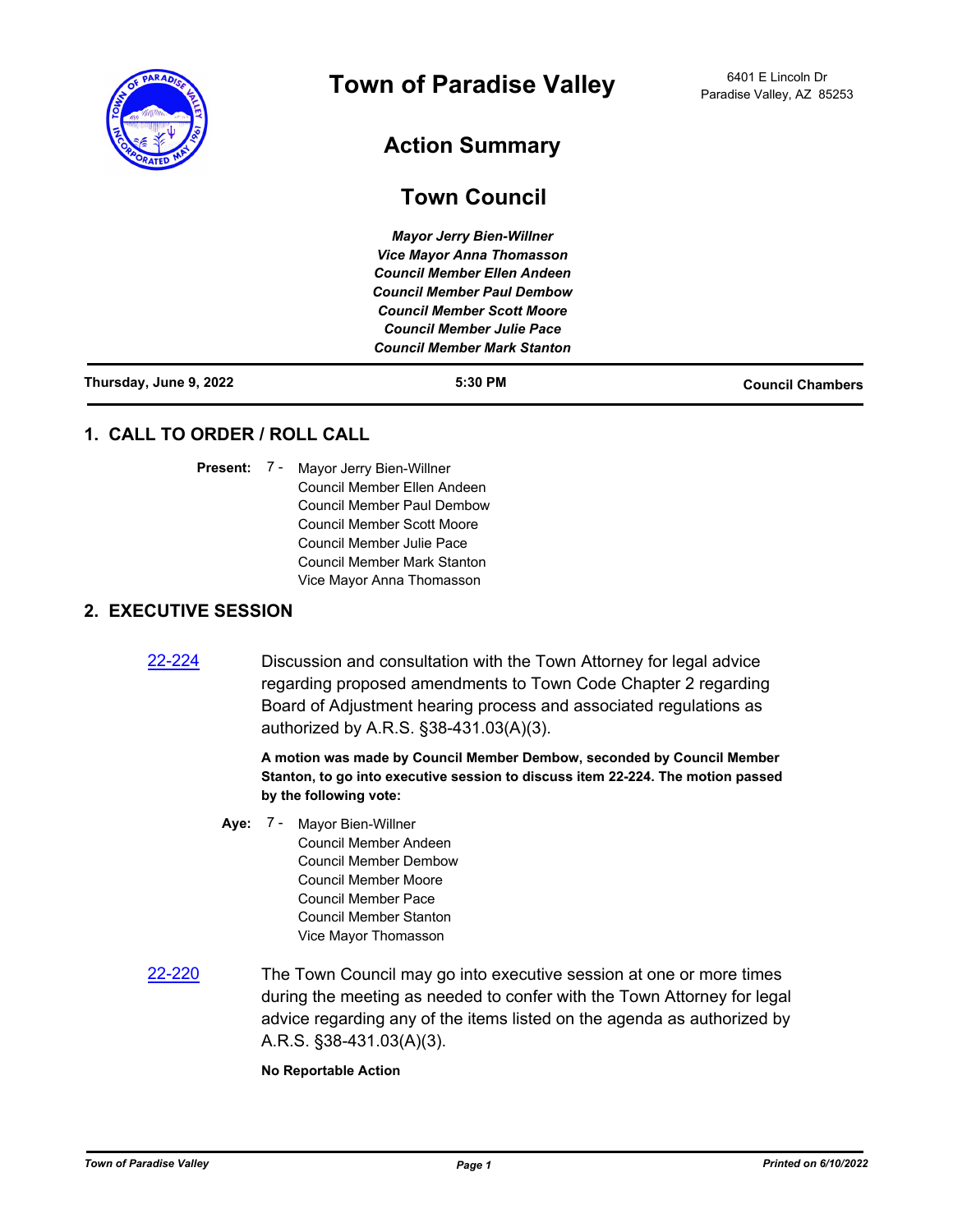## **3. STUDY SESSION ITEMS - IMMEDIATELY FOLLOWING THE EXECUTIVE SESSION**

- [22-240](http://paradisevalleyaz.legistar.com/gateway.aspx?m=l&id=/matter.aspx?key=4338) Discussion of Ordinance 2022-05 and Resolution 2022-12 Related to the Board of Adjustment 15 Minutes **Received and Filed**
- **4. BREAK**

## **5. RECONVENE FOR REGULAR MEETING AT APPROXIMATELY 6:00 PM OR IMMEDIATELY FOLLOWING THE STUDY SESSION**

#### **6. ROLL CALL**

| <b>Present: 6 -</b> | Mayor Jerry Bien-Willner          |  |
|---------------------|-----------------------------------|--|
|                     | Council Member Ellen Andeen       |  |
|                     | <b>Council Member Paul Dembow</b> |  |
|                     | Council Member Julie Pace         |  |
|                     | Council Member Mark Stanton       |  |
|                     | Vice Mayor Anna Thomasson         |  |
| Alberta Albert      |                                   |  |

### **Absent:** 1 - Council Member Scott Moore

### **7. PLEDGE OF ALLEGIANCE\***

#### **8. PRESENTATIONS\***

[22-212](http://paradisevalleyaz.legistar.com/gateway.aspx?m=l&id=/matter.aspx?key=4310) Recognize August 2022 as Drowning Impact Awareness Month in Paradise Valley

*Indexes:* Police Initiatives

**Read into the Record**

## **9. CALL TO THE PUBLIC**

## **10. CONSENT AGENDA**

Approval of the Consent Agenda

**A motion was made by Council Member Dembow, seconded by Council Member Stanton, to approve the Consent Agenda with the exception of item 22-228. The motion carried by the following vote:**

- Aye: 6 Mayor Bien-Willner Council Member Andeen Council Member Dembow Council Member Pace Council Member Stanton Vice Mayor Thomasson
- **Absent:** 1 Council Member Moore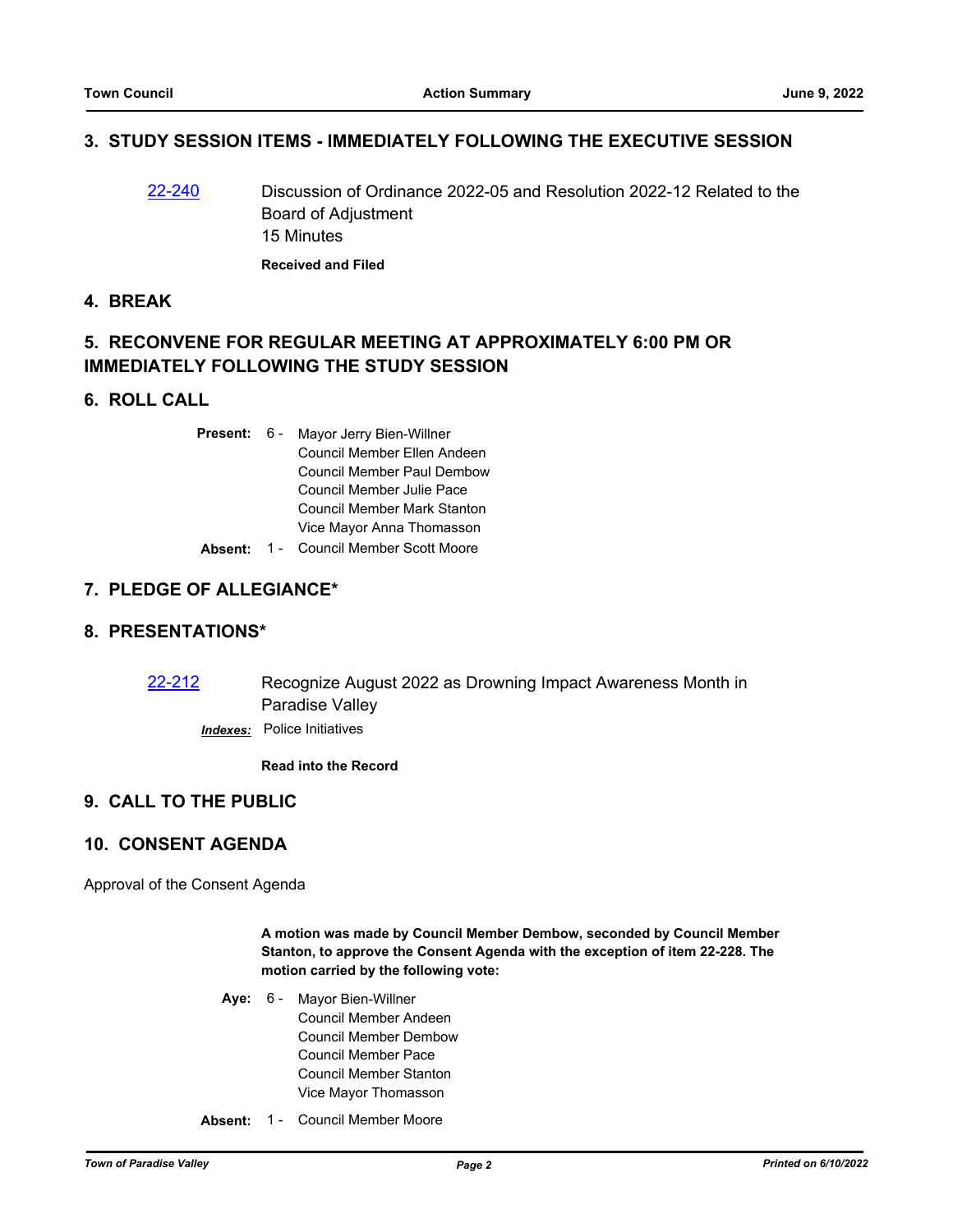| 22-221        |      | Minutes of Town Council Meeting May 26, 2022                                                                                                                                                                                                                                                                 |
|---------------|------|--------------------------------------------------------------------------------------------------------------------------------------------------------------------------------------------------------------------------------------------------------------------------------------------------------------|
|               |      | Approved                                                                                                                                                                                                                                                                                                     |
| <u>22-225</u> |      | Acceptance of Donations to the Town of Paradise Valley for Fiscal Year<br>2022                                                                                                                                                                                                                               |
|               |      | <b>Approved</b>                                                                                                                                                                                                                                                                                              |
| 22-233        |      | Discussion and Possible Action to Approve a Contract with Kimley-Horn<br>and Associates for the Design of the Miscellaneous Street Repairs<br>(Various Locations).<br>Approved                                                                                                                               |
| 22-234        |      | Discussion and Potential Action to Approve a Contract with Continental<br>Flooring Company for the Town Hall Carpet Replacement.<br><b>Approved</b>                                                                                                                                                          |
| <u>22-235</u> |      | Discussion and Possible Action to Approve a Contract with Educational<br>Furnishings of Arizona for the Town Hall Optimization Phase II Project<br>Approved                                                                                                                                                  |
| <u>22-232</u> |      | Discussion and Possible Action to Adopt Resolution 2022-14 Authorizing<br>the Town to Enter into Intergovernmental Agreement with the Flood Control<br>District of Maricopa County for the Design and Construction of the<br>Mockingbird Lane Drainage Improvements from 56th Street to Invergordon<br>Road. |
|               |      | <b>Adopted</b>                                                                                                                                                                                                                                                                                               |
| 22-228        |      | Discussion and Possible Action to Adopt Resolution 2022-15 Adopting the<br>Annual Public Safety Personnel Retirement System (PSPRS) Pension<br>Funding Policy for Fiscal Year 2023                                                                                                                           |
|               |      | A motion was made by Vice Mayor Thomasson, seconded by Council Member<br>Dembow, to adopt Resolution 2022-15 setting for the FY 2023 Pension Funding<br>Policy. The motion carried by the following vote:                                                                                                    |
|               | Aye: | $6 -$<br>Mayor Bien-Willner<br>Council Member Andeen<br><b>Council Member Dembow</b><br>Council Member Pace<br>Council Member Stanton<br>Vice Mayor Thomasson                                                                                                                                                |

Absent: 1 - Council Member Moore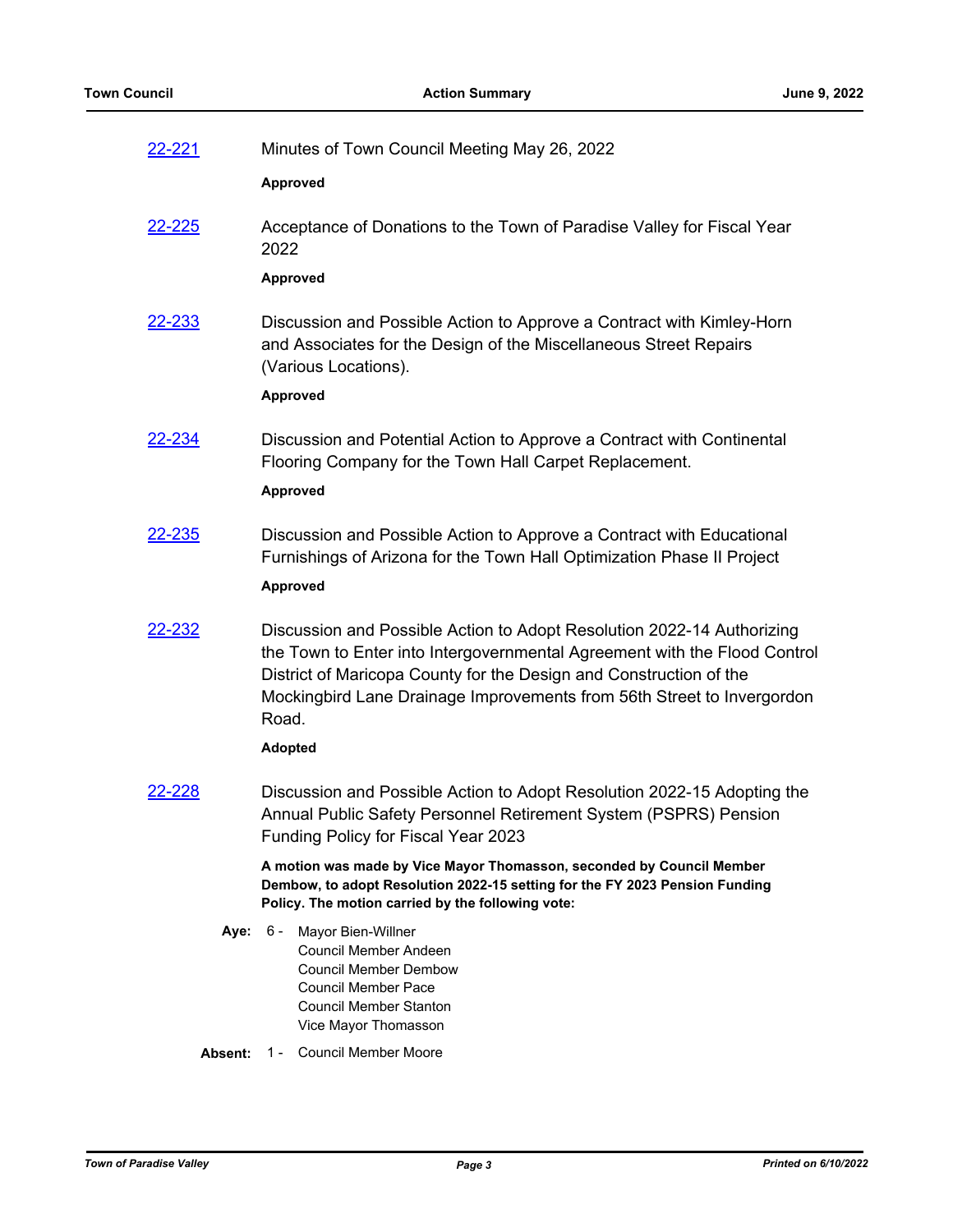| 22-227        | Discussion and Possible Action to Adopt Resolution 2022-16 Designating<br>the Chief Fiscal Officer as the Town's Filing Agent for the Annual<br>Expenditure Limitation Report (AELR) for Fiscal Year 2022 and Fiscal<br><b>Year 2023</b> |
|---------------|------------------------------------------------------------------------------------------------------------------------------------------------------------------------------------------------------------------------------------------|
|               | <b>Adopted</b>                                                                                                                                                                                                                           |
| <u>22-241</u> | Discussion and Possible Action to Adopt Resolution 2022-17 Amending<br>the Fiscal Year 2022 Budget which Ends June 30, 2022<br><b>Adopted</b>                                                                                            |
| 22-230        | Discussion and Possible Action to Approve the Intergovernmental<br>Agreement between the Town of Paradise Valley and the City of Tempe for<br>the Continued Operation of the East Valley Regional Veterans Court<br>Approved             |
| 22-237        | Approval of Amendment to the Town Manager's Employment Contract<br>Approved                                                                                                                                                              |
| 22-231        | Discussion and Possible Action to Cancel the June 23, 2022 Regular<br><b>Council Meeting</b><br><b>Approved</b>                                                                                                                          |

# **11. PUBLIC HEARINGS**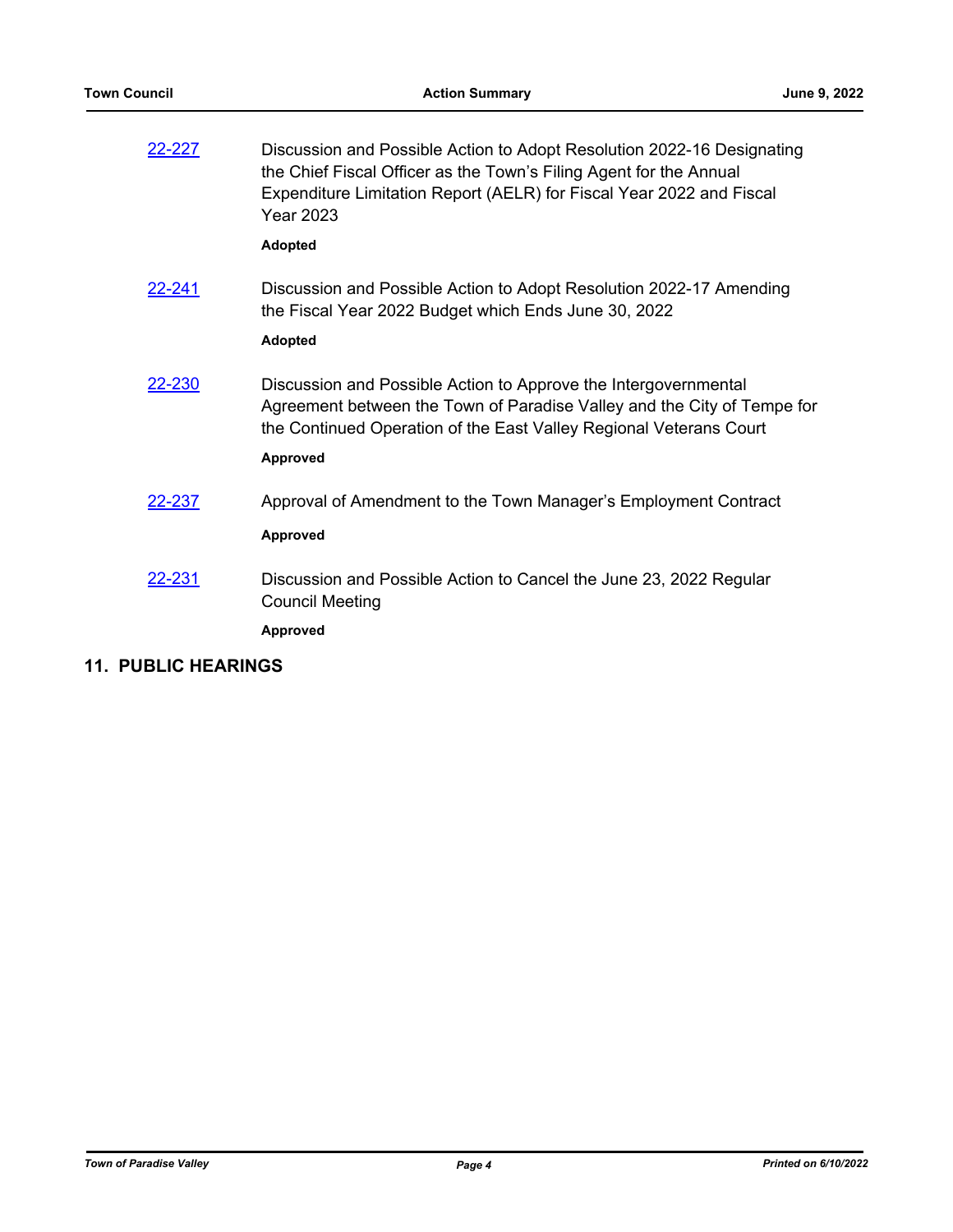[22-226](http://paradisevalleyaz.legistar.com/gateway.aspx?m=l&id=/matter.aspx?key=4324) Discussion and Possible Action to Adopt Ordinance 2022-02, a New Special Use Permit for a Private Roadway Gate on East Cottontail Run Road (5000 E Cottontail Run Rd & 7117 N Tatum Blvd)

> **A motion was made by Council Member Dembow, seconded by Council Member Stanton to adopt Ordinance 2022-02, a new Special Use Permit application for a private roadway gate located on 5000 East Cottontail Run Road and 7117 N Tatum Boulevard (Maricopa County Tax Parcels 169-08-044D and 169-08-044J), subject to the following stipulations:**

> **1. SUP-21-02 shall only allow for private roadway gates and related improvements on portions of the Property described in Exhibit A-1 and Exhibit A-2.**

> **2. All improvements shall be in substantial compliance with all of the following, which are on file in the Town's Community Development and Engineering Department):**

**a. The narrative prepared by Rose Law Group dated February 17, 2022.**

**b. The Gated Entry Conceptual Site Plan prepared by CVL Consultants, dated February 7, 2022.**

**c. The Gated Entry Conceptual Elevations prepared by CVL Consultants, dated May 9, 2022.**

**d. The Gated Entry Conceptual Lighting Plan prepared by CVL Consultants, dated November 16, 2021.**

**e. The Gated Entry Conceptual Grading Plan prepared by CVL Consultants, dated February 7, 2022.**

**f. The traffic study prepared by Lokahi, Jamie Ann K. Blakeman, registered professional engineer, dated January 3, 2022.**

**3. The owners of the Property shall provide the Town, in a form acceptable to the Town Attorney, a Grant of Access Easement Over Private Roadway and Private Roadway Maintenance Agreement for the private roadway, private roadway gates, emergency access gate, and any related roadway/gate improvements on the Property. This form shall be reviewed by the Town Attorney, be in compliance to applicable local and state laws, be executed by all owners of the Property and be recorded with the Maricopa County Recorder's Office prior to the effective date of this ordinance.**

**4. The owners of the Property shall provide to the Town a duly recorded Declaration of Easements or similar agreement granting all owners of the Cottontail Properties ingress/egress access over the Adjacent Property Easement (as the individual deeds for the Cottontail Properties already provide ingress/egress over East Cottontail Run Road) along with all necessary access devices and other pertinent items/information. Said declaration shall be recorded with the Maricopa County Recorder's Office prior to the effective date of this ordinance.**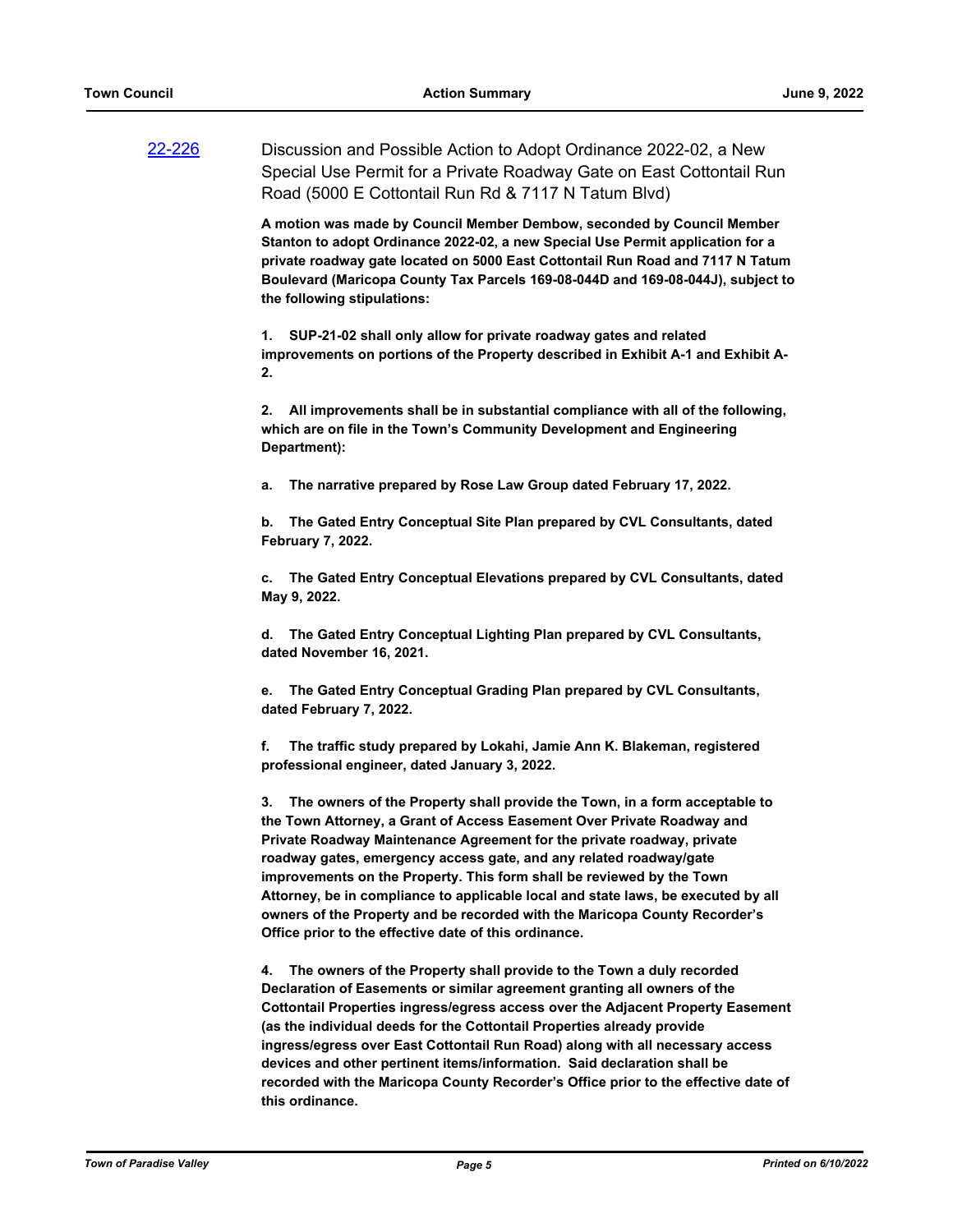**5. Completion of the improvements shall meet all Federal, State, and Town requirements, including, but not limited to, applicable Town of Paradise Valley Community Development Department permit review, approval, and inspections (submittal of a final grading and drainage plan with detailed plans, retention calculations, percolation test data, and related information for staff review, approval, inspection, and as-builts; a building permit for the private roadway gate and retaining wall, and a Storm Drainage Facilities Agreement pursuant to the Town's Storm Drainage Design Manual).**

**6. The owners of the Property and each of the Cottontail Properties shall provide the Town with a signed Waiver of Claims for Diminution of Value under A.R.S. § 12‐1134 (Proposition 207 Waiver) in the form provided by the Town Attorney prior to Town Council approval of this Application, with said form recorded with the Maricopa County Recorder's Office prior to the effective date of this ordinance.**

**7. The owners of the Property shall provide the Town a fully-executed agreement among all of the owners of the Property and the Cottontail Properties confirming their approval of the proposed gate installation and documenting their agreement regarding long-term administration, operations, financial assurance, and other matters related to the private roadway access gate and related improvements. Said private agreement shall be recorded with the Maricopa County Recorder's Office prior to the effective date of this ordinance.**

 **The motion carried by the following vote:**

- Aye: 6 Mayor Bien-Willner Council Member Andeen Council Member Dembow Council Member Pace Council Member Stanton Vice Mayor Thomasson
- **Absent:** 1 Council Member Moore
- [22-236](http://paradisevalleyaz.legistar.com/gateway.aspx?m=l&id=/matter.aspx?key=4334) Public Hearing on Resolution 2022-19: Final Budget for Fiscal Year 2022

#### **Received and Filed**

#### **12. SPECIAL MEETING**

[22-229](http://paradisevalleyaz.legistar.com/gateway.aspx?m=l&id=/matter.aspx?key=4327) Discussion and Possible Action to Adopt Resolution 2022-19 Approving the Final Budget for Fiscal Year 2022

> **A motion was made by Council Member Andeen, seconded by Council Member Dembow, to adopt Resolution 2022-19 setting forth the Fiscal Year 2023 Final Budget and authorize staff to proceed with the required postings. The motion carried by the following vote:**

Aye: 6 - Mayor Bien-Willner Council Member Andeen Council Member Dembow Council Member Pace Council Member Stanton Vice Mayor Thomasson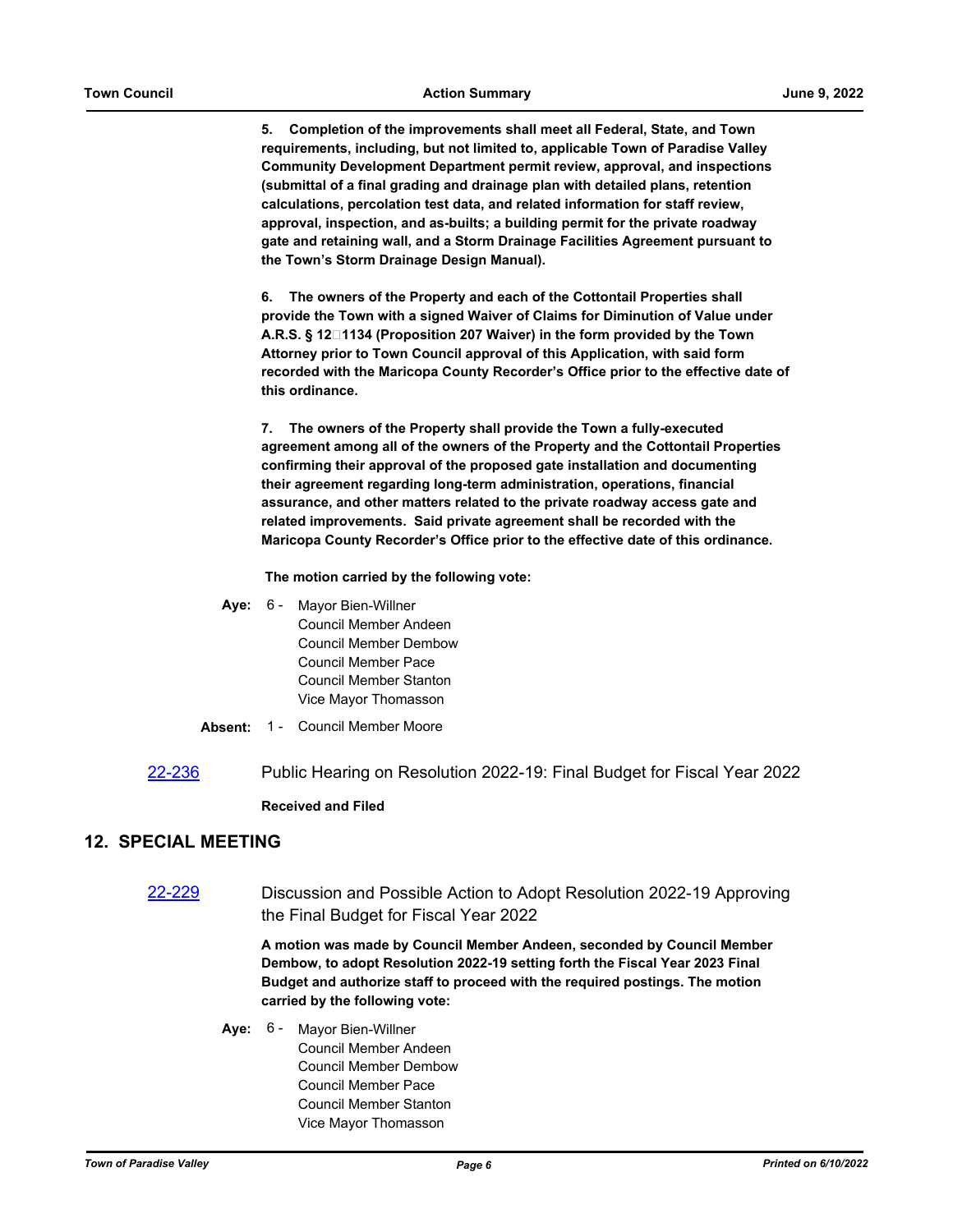Absent: 1 - Council Member Moore

### **RECONVENE REGULAR MEETING**

#### **13. ACTION ITEMS**

[22-201](http://paradisevalleyaz.legistar.com/gateway.aspx?m=l&id=/matter.aspx?key=4299) Approval of Contract with E1 Audiovisual Technologies for the Council Chambers AV Technology Upgrade.

> **A motion was made by Council Member Pace, seconded by Council Member Andeen, to award a contract to E1 Audiovisual Technologies (CON22-210-IT), authorize the Town Manager to execute the contract in the amount not to exceed \$370,000.00, to waive the 14 day wait period to sign the agreement, and to authorize staff to consult with an acoustics professional to investigate options to improve sound quality in public meeting rooms. The motion passed by the following vote:**

- **Aye:** Mayor Bien-Willner Council Member Andeen Council Member Dembow Council Member Pace Council Member Stanton Vice Mayor Thomasson Aye: 6 -
- **Absent:** 1 Council Member Moore
- [22-242](http://paradisevalleyaz.legistar.com/gateway.aspx?m=l&id=/matter.aspx?key=4340) Discussion and Possible Action to Adopt Ordinance 2022-05, Adopting the June 2022 Town Code Amendments Related to the Board of Adjustment, and Resolution 2022-12, Adopting Amended Rules of Procedure for the Board of Adjustment.

**A motion was made by Council Member Pace, seconded by Vice Mayor Thomasson, to adopt Ordinance 2022-05 and Resolution 2022-12 and waive the Council Rules of Procedure requiring a study session at least one meeting in advance of adoption. The motion carried by the following vote:**

- **Aye:** Mayor Bien-Willner Council Member Andeen Council Member Dembow Council Member Pace Council Member Stanton Vice Mayor Thomasson **Aye: 6 -**
- Absent: 1 Council Member Moore

#### **14. FUTURE AGENDA ITEMS**

[22-222](http://paradisevalleyaz.legistar.com/gateway.aspx?m=l&id=/matter.aspx?key=4320) Consideration of Requests for Future Agenda Items

**Received and Filed**

## **15. MAYOR / COUNCIL / MANAGER COMMENTS**